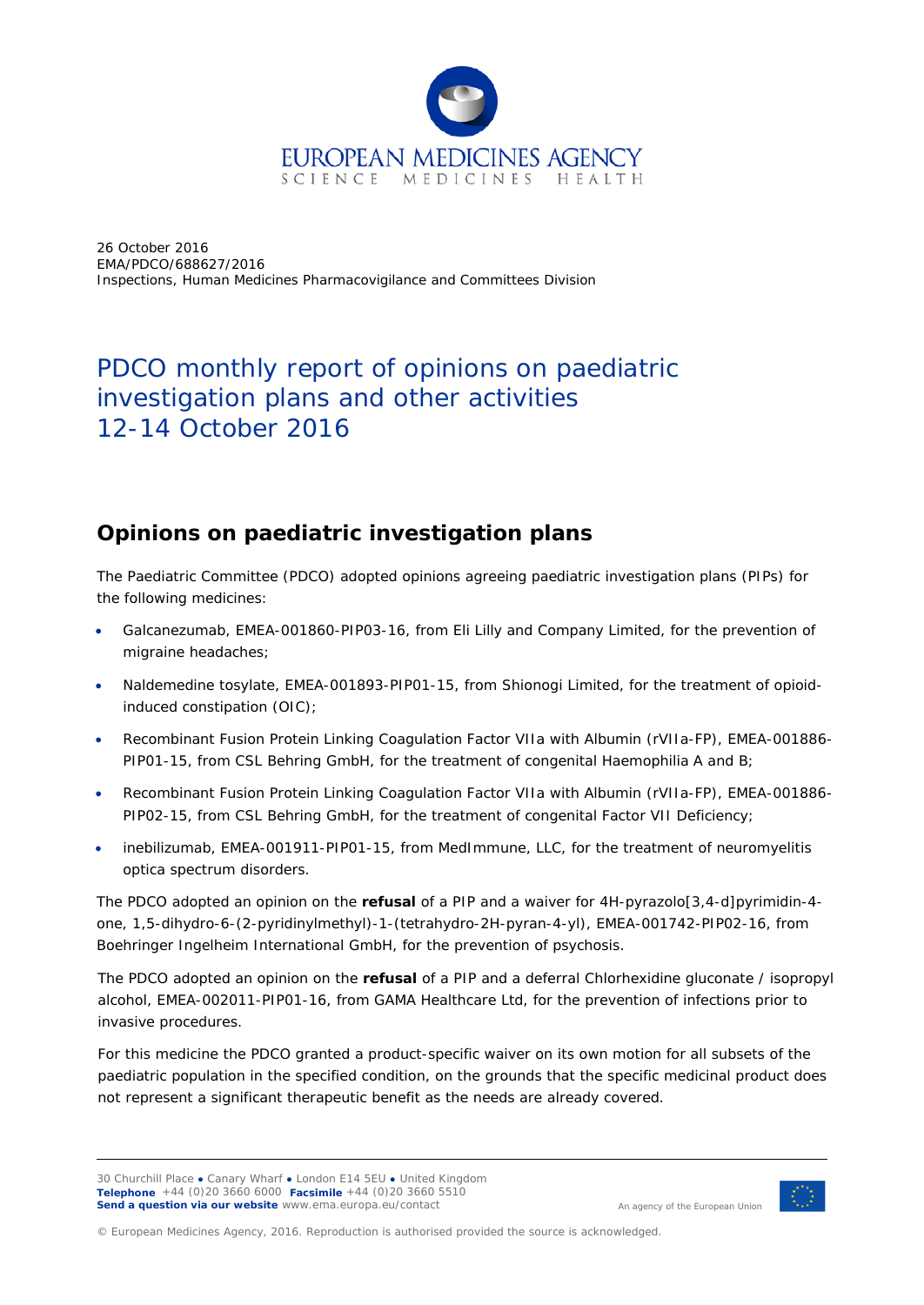The PDCO adopted an opinion on the **refusal** of a PIP and a deferral and a waiver for EMEA-001154- PIP02-15 for Antithrombin alfa, from GTC Biotherapeutics UK Limited, for the treatment of antithrombin deficiency.

A PIP sets out a programme for the development of a medicine in the paediatric population. The PIP aims to generate the necessary quality, safety and efficacy data through studies to support the authorisation of the medicine for use in children of all ages. These data have to be submitted to the European Medicines Agency, or national competent authorities, as part of an application for a marketing authorisation for a new medicine, or for one covered by a patent. In some cases, a PIP may include a waiver of the studies in one or more paediatric subsets, or a deferral.

## **Opinions on product-specific waivers**

The PDCO adopted positive opinions for product-specific waivers, recommending that the obligation to submit data obtained through clinical studies with children be waived in all subsets of the paediatric population, for the following medicines:

- Teprotumumab, EMEA-001973-PIP01-16, from River Vision Development Corporation, for the treatment of active thyroid eye disease;
- N-[5-(4-Bromophenyl)-6-[2-[(5-bromo-2-pyrimidinyl)oxy]ethoxy]-4-pyrimidinyl]-sulfamide, EMEA-001978-PIP01-16, from Actelion Registration Ltd., for the treatment of hypertension;
- Synthetic double-stranded siRNA oligonucleotide directed against p53 mRNA, EMEA-001993-PIP01- 16, from Quark Pharmaceuticals Inc., for the prevention of delayed graft function (DGF) after kidney transplantation;

The PDCO adopted 1 opinion on the **refusal** of a request for waiver for:

• Terguride, EMEA-002015-PIP01-16, from medac Gesellschaft für klinische Spezialpräparate mbH, for the treatment of systemic sclerosis.

Waivers can be issued if there is evidence that the medicine concerned is likely to be ineffective or unsafe in the paediatric population, or that the disease or condition targeted occurs only in adult populations, or that the medicine, or the performance of trials, does not represent a significant therapeutic benefit over existing treatments for paediatric patients.

## **Opinions on modifications to an agreed PIP**

The PDCO also adopts, every month, opinions on modifications to an agreed PIP, which can be requested by the applicant when the plan is no longer appropriate or when there are difficulties that render the plan unworkable. The PDCO adopted positive opinions, agreeing change(s), for the following products:

- Tenofovir alafenamide / Emtricitabine / Bictegravir, EMEA-001766-PIP01-15-M01, from Gilead Sciences International Ltd., for the treatment of human immunodeficiency virus (HIV-1) infection;
- methoxyflurane, EMEA-000334-PIP01-08-M05, from Medical Developments UK Ltd, for the treatment of acute pain;
- fentanyl hydrocholoride, EMEA-001509-PIP01-13-M01, from Incline Therapeutics Europe Ltd., for the treatment of acute pain;
- Sunitinib, EMEA-000342-PIP01-08-M05, from Pfizer Limited, for the treatment of gastro-intestinal stromal tumour;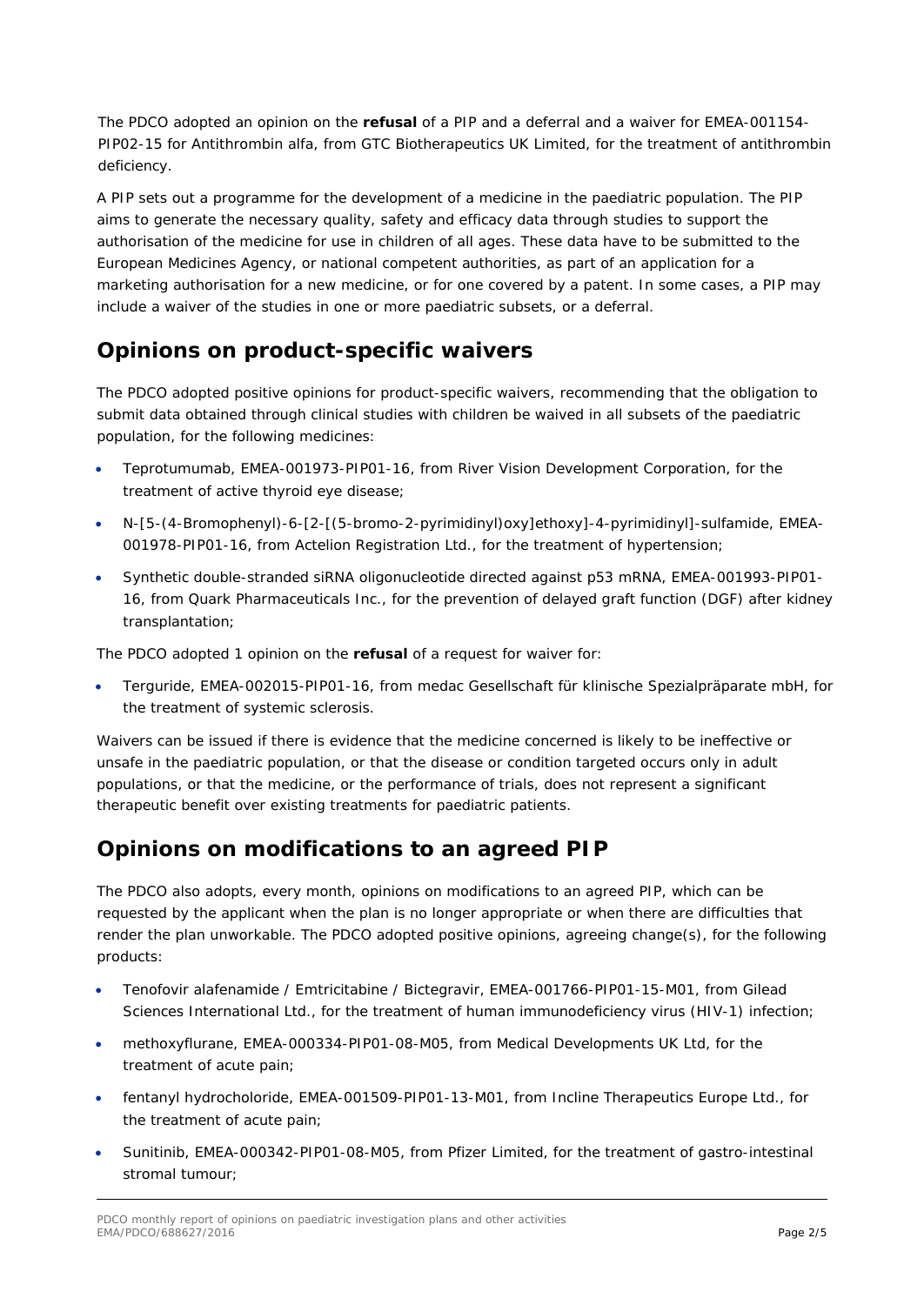- Telavancin hydrochloride, EMEA-000239-PIP01-08-M02, from Clinigen Healthcare Ltd, for the treatment of complicated skin and soft tissue infections (cSSTI) and treatment of nosocomial pneumonia;
- Naltrexone (hydrochloride) / bupropion (hydrochloride), EMEA-001373-PIP01-12-M02, from Orexigen Therapeutics Ireland Limited, for the treatment of obesity;
- Inotuzumab ozogamicin, EMEA-001429-PIP01-13-M01, from Pfizer Limited, for the treatment of acute lymphoblastic leukaemia;
- Semaglutide, EMEA-001441-PIP01-13-M01, from Novo Nordisk A/S, for the treatment of type 2 diabetes mellitus;
- linagliptin, EMEA-000498-PIP01-08-M06, from Boehringer Ingelheim International GmbH, for the treatment of type 2 diabetes mellitus;
- Eravacycline, EMEA-001555-PIP01-13-M02, from Tetraphase Pharmaceuticals, Inc., for the treatment of complicated intra-abdominal infection and treatment of urinary tract infection;
- Loxapine, EMEA-001115-PIP01-10-M05, from Ferrer Internacional, S.A., for the treatment of bipolar disorder and treatment of schizophrenia;
- Delta-9-tetrahydrocannabinol / Cannabidiol, EMEA-000181-PIP01-08-M03, from GW Pharma Ltd, for the treatment of spasticity;
- Migalastat (hydrochloride), EMEA-001194-PIP01-11-M02, from Amicus Therapeutics UK Ltd, for the treatment of Fabry disease;
- daclatasvir, EMEA-001191-PIP01-11-M02, from Bristol-Myers Squibb Pharma EEIG, for the treatment of chronic hepatitis C;
- Ceftobiprole medocaril (sodium), EMEA-000205-PIP02-11-M02, from Basilea Pharmaceutica International Ltd., for the treatment of pneumonia;
- Eribulin, EMEA-001261-PIP01-11-M03, from Eisai Europe Ltd, for the treatment of soft tissue sarcoma;
- Dobutamine (hydrochloride), EMEA-001262-PIP01-12-M02, from Proveca Limited, for the treatment of neonatal circulatory failure;
- Autologous T cells transduced with lentiviral vector containing a chimeric antigen receptor directed against CD19, EMEA-001654-PIP01-14-M01, from Novartis Europharm Limited, for the treatment of B cell acute lymphoblastic leukaemia/lymphoblastic lymphoma;
- Elvitegravir / emtricitabine / tenofovir disoproxil (as fumarate) / cobicistat, EMEA-000970-PIP01-10- M01, from Gilead Sciences International Ltd, for the treatment of human immunodeficiency virus HIV-1 infection;
- Ambrisentan, EMEA-000434-PIP01-08-M04, from Glaxo Group Limited, for the treatment of pulmonary arterial hypertension;
- Empagliflozin, EMEA-000828-PIP01-09-M05, from Boehringer Ingelheim International GmbH, for the treatment of type 2 diabetes mellitus;
- Pixantrone, EMEA-000713-PIP02-10-M04, from CTI Life Sciences Limited, for the treatment of non-Hodgkin lymphoma;
- Tapentadol, EMEA-000018-PIP01-07-M12, from Grünenthal GmbH, for the treatment of acute pain;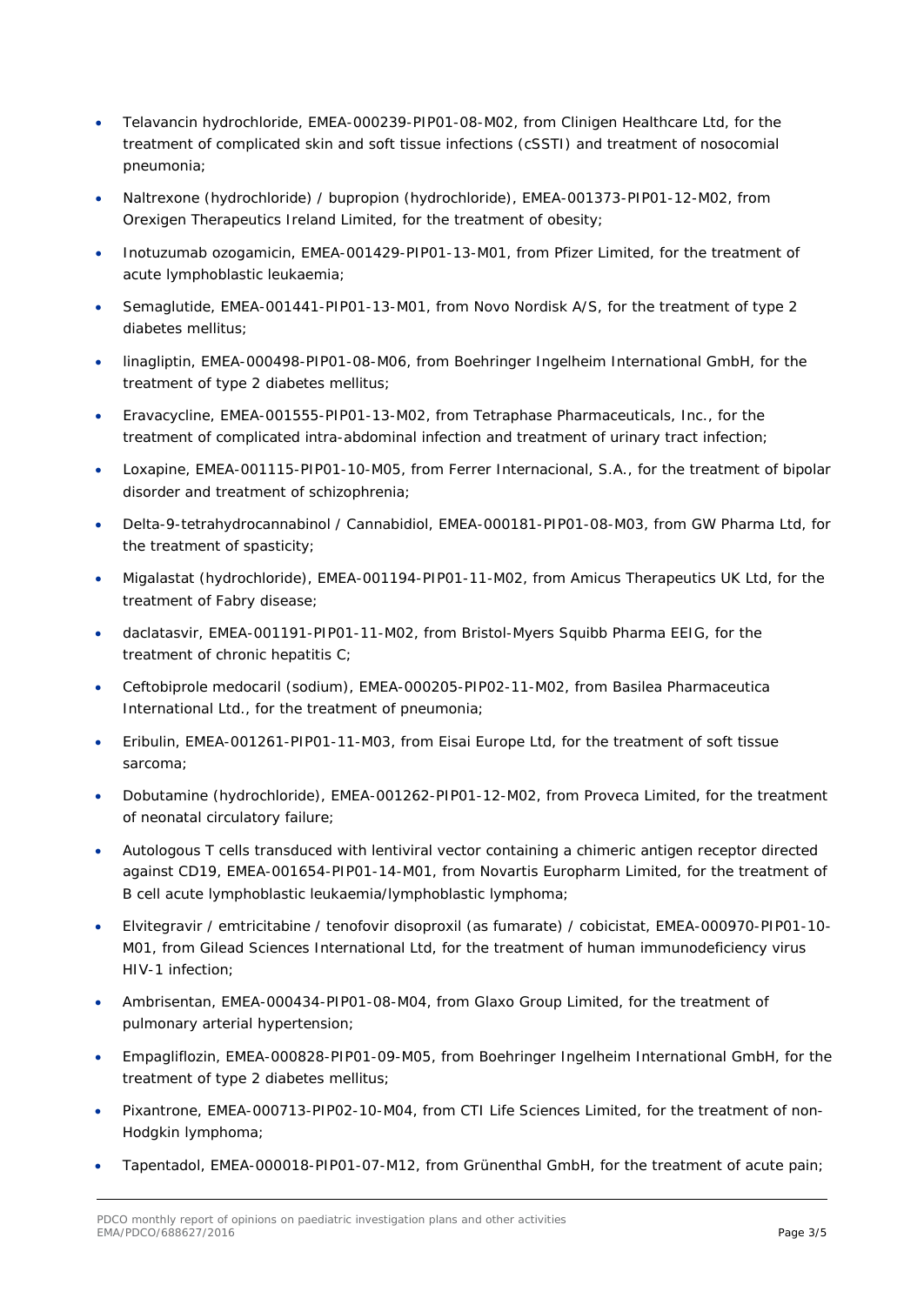- Autologous haematopoietic stem cells transduced with lentiviral vector Lenti-D encoding the human ATP-binding cassette, sub-family D (ALD), member 1 (ABCD1) from cDNA, EMEA-001244-PIP01-11- M01, from bluebird bio France, for the treatment of adrenoleukodystrophy;
- Bosutinib, EMEA-000727-PIP01-09-M02, from Pfizer Limited, for the treatment of chronic myeloid leukaemia (CML);
- Perampanel, EMEA-000467-PIP01-08-M08, from Eisai Europe Limited, for the treatment of treatment-resistant epilepsies.

The PDCO adopted an opinion on the **refusal** of modifications to an agreed PIP for the following application:

• Tapentadol, EMEA-000325-PIP01-08-M06, from Grünenthal GmbH, for the treatment of chronic pain.

### **Opinion on compliance check**

The PDCO adopted positive opinions on (full) compliance check for:

- Hydrocortisone, EMEA-C-001283-PIP01-12, from DIURNAL LIMITED, for the treatment of adrenocortical insufficiency;
- Adalimumab, EMEA-C-000366-PIP05-12-M02, from AbbVie Ltd, for the treatment of non-infectious uveitis;
- Deferasirox, EMEA-C-001103-PIP01-10-M03, from Novartis Europharm Limited, for the treatment of chronic iron overload requiring chelation therapy.

A compliance check is performed to verify that all the measures agreed in a PIP and reflected in the Agency's decision have been conducted in accordance with the decision, including the agreed timelines. Full compliance with all studies/measured contained in the PIP is one of several prerequisites for obtaining the rewards and incentives provided for in Articles 36 to 38 of the Paediatric Regulation.

Before the submission of a request for a compliance check, applicants are encouraged to consult the [Agency's Procedural advice](http://www.emea.europa.eu/pdfs/human/paediatrics/55363107en.pdf) for validation of a new marketing authorisation application or extension/variation application and compliance check with an agreed PIP.

#### **Withdrawals**

The PDCO noted that 2 applications were withdrawn during the late stages of the evaluation (30 days or less before completion of the procedure).

## **Other matters**

The next meeting of the PDCO will be held on 8-11 November 2016.

#### **– END –**